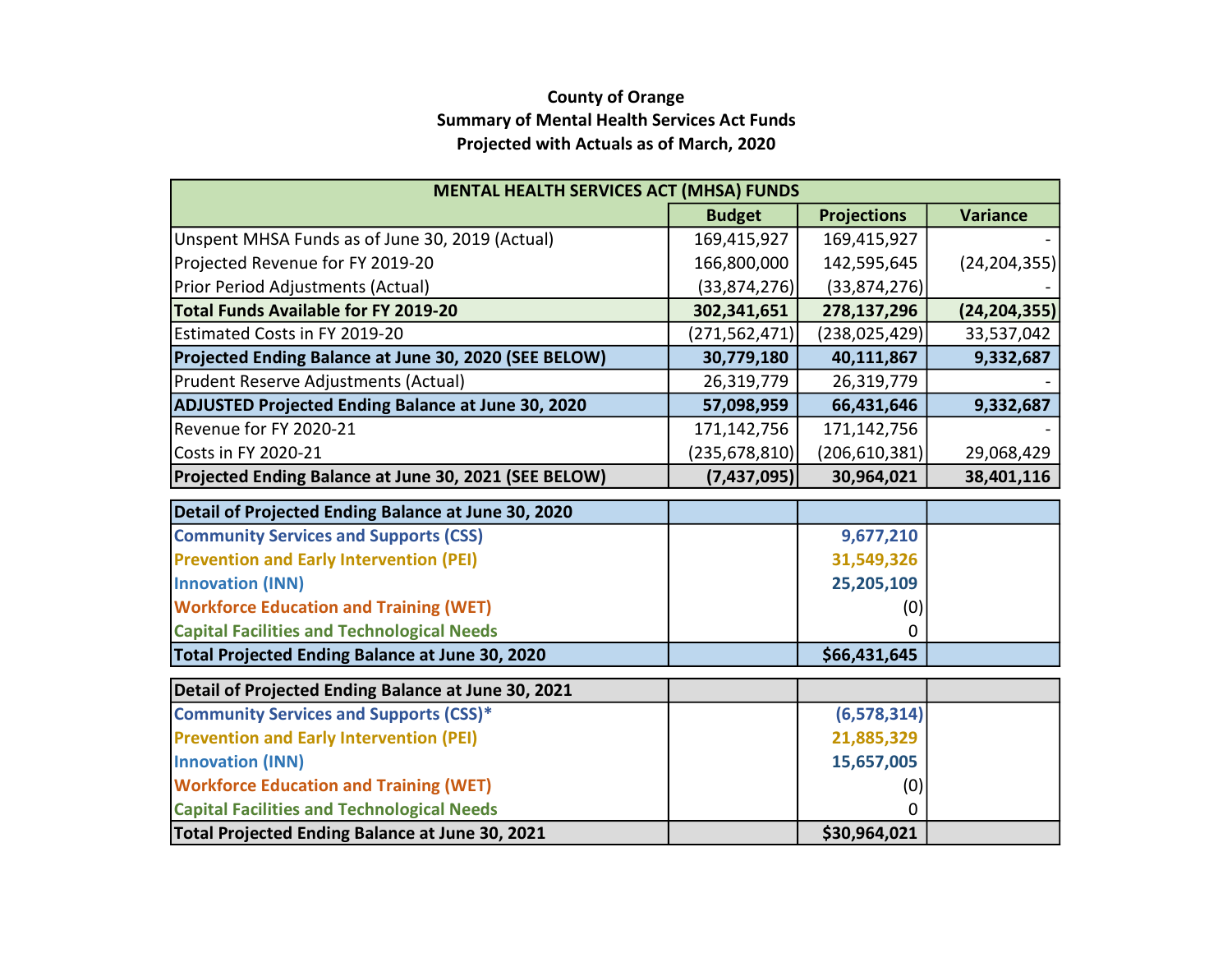## County of Orange Summary of Mental Health Services Act Funding, Fund 13Y Fiscal Year 2019-20 As of March 2020

Purpose: The table below summarizes the revenue, expenditures, and obligations for each of MHSA's components and provides estimated component balances to assist with program strategic planning and budgeting. Details for each component are also available and accompany this summary.

|                                                                                                                          |     |                 |                |                | <b>Transfers from CSS</b> |                |                 |                                  |
|--------------------------------------------------------------------------------------------------------------------------|-----|-----------------|----------------|----------------|---------------------------|----------------|-----------------|----------------------------------|
| MENTAL HEALTH SERVICES ACT FY 2018-19                                                                                    |     | <b>CSS</b>      | <b>PEI</b>     | <b>INN</b>     | <b>WET</b>                | <b>CFTN</b>    | <b>Total</b>    | <b>Prudent</b><br><b>Reserve</b> |
| <b>Carryover of Funds from FY 2018-19</b>                                                                                |     | 71,893,141      | 47, 152, 078   | 29,958,684     | 1,357,483                 | 19,054,541     | 169,415,927     | 59,578,548                       |
| Prior Period Adjustments                                                                                                 | (1) | (16, 145, 886)  | (5,842,577)    | (565, 937)     | (559, 104)                | (10, 760, 773) | (33,874,276)    |                                  |
| <b>RESTATED Carryover funds from FY 2018-19</b>                                                                          |     | 55,747,255      | 41,309,501     | 29,392,747     | 798,379                   | 8,293,768      | 135,541,651     | 59,578,548                       |
| Projected MHSA Revenue for FY 2019-20                                                                                    |     | 105,072,750     | 26,268,188     | 6,912,681      |                           |                | 138,253,619     |                                  |
| Projected Interest Revenue for FY 2019-20                                                                                |     | 2,664,606       | 1,057,270      | 538,592        | 4,248                     | 77,310         | 4,342,026       |                                  |
| <b>Total Projected Funding Available for FY 2019-20</b>                                                                  |     | 163,484,611     | 68,634,959     | 36,844,020     | 802,627                   | 8,371,078      | 278, 137, 296   | 59,578,548                       |
| Total Projected Expenditures for Approved Projects per MHSA Plan                                                         |     | (135, 020, 045) | (34, 921, 653) | (10, 359, 131) | (4,440,084)               | (28, 181, 421) | (212, 922, 334) |                                  |
| Anticipated Program Related County Costs                                                                                 |     | (17, 559, 124)  | (5,576,844)    | (1, 279, 780)  | (463, 537)                | (223, 810)     | (25, 103, 095)  |                                  |
| <b>Total Projected Program and Administrative Costs</b>                                                                  |     | (152, 579, 169) | (40, 498, 497) | (11, 638, 911) | (4,903,621)               | (28, 405, 231) | (238, 025, 429) |                                  |
| Projected Carryover of FY 2019-20 Available Funds                                                                        |     | 10,905,442      | 28,136,462     | 25,205,109     | (4, 100, 994)             | (20, 034, 153) | 40,111,867      | 59,578,548                       |
| <b>Obligations or Adjustments</b>                                                                                        |     |                 |                |                |                           |                |                 |                                  |
| Projected Transfers from Community Services and Supports to Other<br>MHSA Subaccounts to Cover Approved Project Expenses | (2) | (24, 135, 147)  |                |                | 4,100,994                 | 20,034,153     |                 |                                  |
| Adjustment required per State to limit Prudent Reserve to 33%                                                            | (3) | 22,906,915      | 3,412,864      |                |                           |                | 26,319,779      | (26, 319, 779)                   |
| <b>Total for Adjustments</b>                                                                                             |     | (1, 228, 232)   | 3,412,864      |                | 4,100,994                 | 20,034,153     | 26,319,779      | (26, 319, 779)                   |
| <b>ADJUSTED Anticipated Carryover of FY 2019-20 Available Funds</b><br><b>Less Obligations/Adjustments</b>               | (4) | 9,677,210       | 31,549,326     | 25,205,109     | (0)                       | $\bf{0}$       | 66,431,646      | 33,258,769                       |
| Estimated MHSA Revenue for FY 2020-21                                                                                    | (5) | 129,653,163     | 32,691,337     | 8,798,256      |                           |                | 171, 142, 756   |                                  |
| Projected Available Funds for FY 2020-21                                                                                 |     | 139,330,373     | 64,240,663     | 34,003,365     | (0)                       | $\mathbf{0}$   | 237,574,402     | 33,258,769                       |
| Anticipated Costs for FY 2020-21                                                                                         |     | (127, 172, 304) | (42, 355, 334) | (18, 346, 360) | (6, 216, 634)             | (12, 519, 749) | (206, 610, 381) |                                  |
| Anticipated Transfers for FY 2020-21                                                                                     |     | (18, 736, 383)  |                |                | 6,216,634                 | 12,519,749     |                 |                                  |
| Projected Carryover of Funds for FY 2021-22                                                                              |     | (6, 578, 314)   | 21,885,329     | 15,657,005     | (0)                       | $\mathbf{0}$   | 30,964,021      | 33,258,769                       |